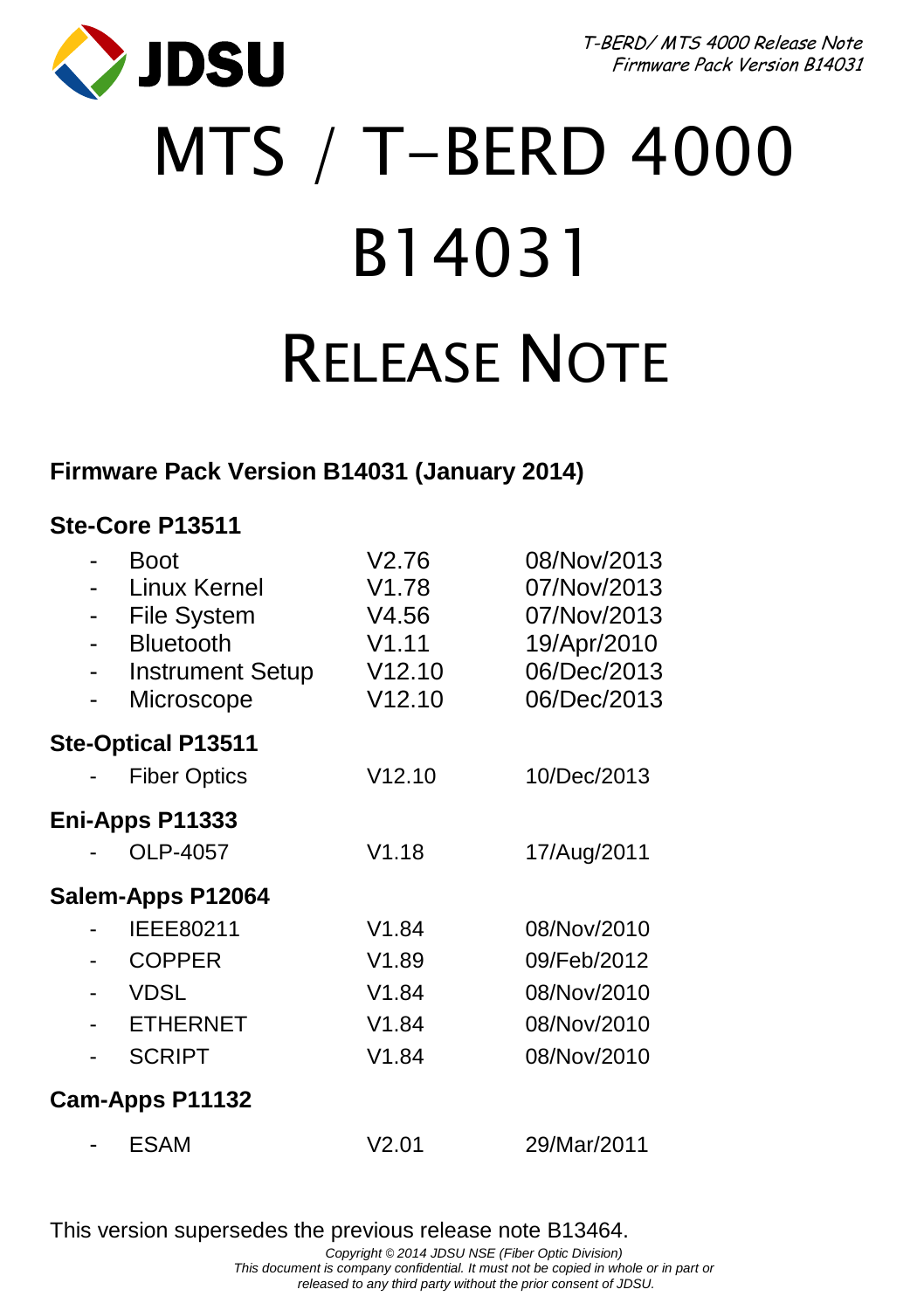

# **CONTENTS**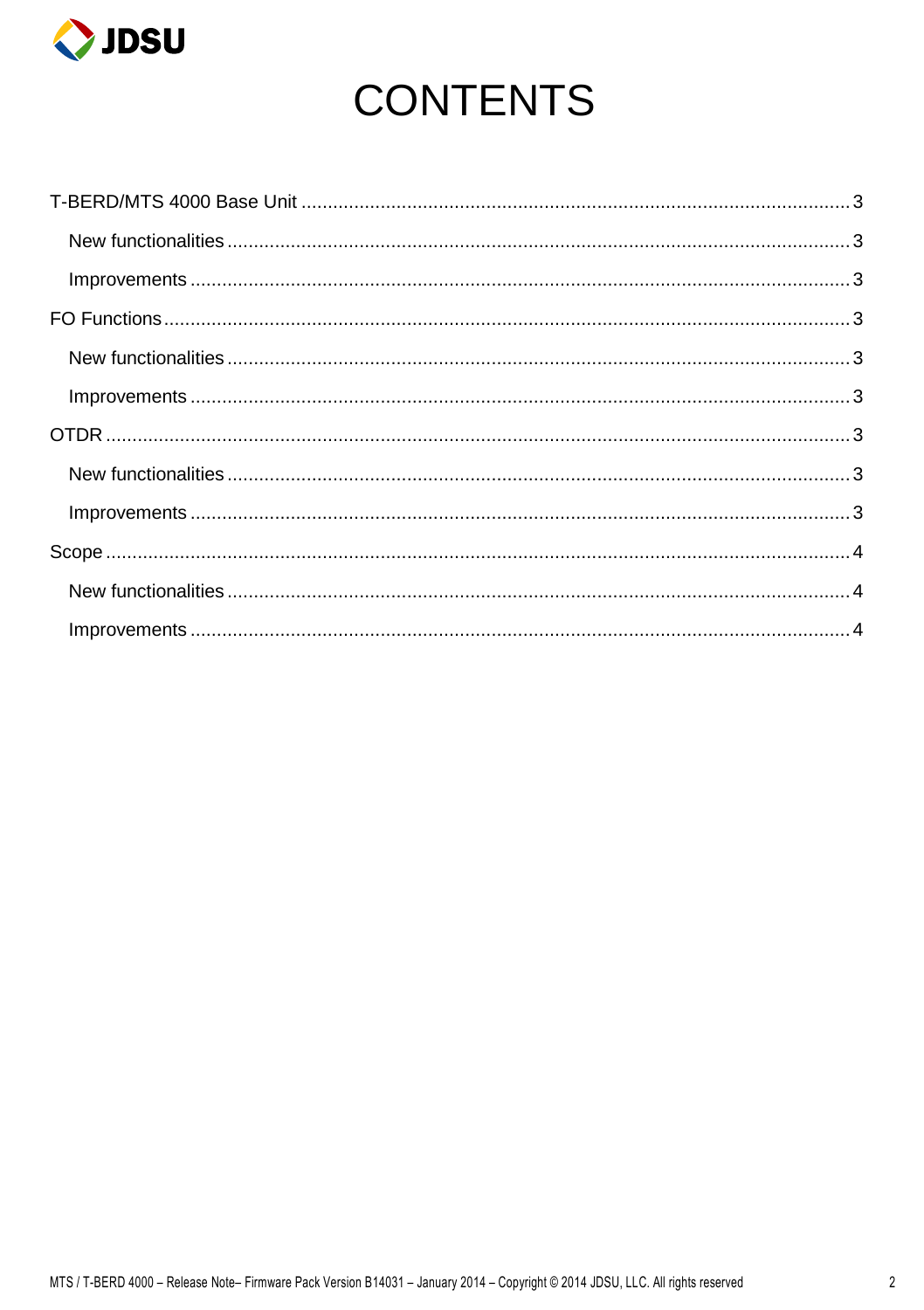

# <span id="page-2-0"></span>T-BERD/MTS 4000 Base Unit

#### <span id="page-2-1"></span>*New functionalities*

- $\triangleright$  Customer watermark logo now available under a licence option
- $\triangleright$  FiberTrace Viewer executable file is now available on unit disk
- $\triangleright$  New automatic check disk on extended memory (mostly during upgrade)

#### <span id="page-2-2"></span>*Improvements*

- Chinese keyboard improvement for non-touchscreen product
- $\triangleright$  Improved management of battery with no longer orange LED when battery is full
- $\triangleright$  For the text edition, addition of a softkey to shift between numbers and letters for the numeric keypad
- $\triangleright$  Better management of the use of applications (PDF reader, text editor...) when used simultaneously with functions such as FiberComplete

## <span id="page-2-3"></span>FO Functions

#### <span id="page-2-4"></span>*New functionalities*

- $\triangleright$  When generating report, ability to use the customer logo of the system setup
- $\triangleright$  Ability to increment/decrement fiber number with user defined value

#### <span id="page-2-5"></span>*Improvements*

- $\triangleright$  Ability to format disk even when other platform application is running (browser, calculator...)
- $\geq 4$  digit available for fiber number (except bidirLTS function with 3 digit)

# <span id="page-2-6"></span>**OTDR**

#### <span id="page-2-7"></span>*New functionalities*

> Addition of FTTH-SLM licence option

#### <span id="page-2-8"></span>*Improvements*

- Fault locator OTDR page now available again on SmartOTDR mode
- $\triangleright$  Launch cable can be defined even with no trace on display
- $\triangleright$  When lock marker is used with manual measurements, slopes are correctly measured
- $\triangleright$  Improved real time mode for 300ns and 1 us and high dynamic resolution
- $\triangleright$  Improved management of Merged events (mostly FTTA-SLM) (not part of previous release B13464)
- Improved PDF report with Optipulses (not part of previous release B13464)
- $\triangleright$  Improved management of Optipulses licence (not part of previous release B13464)